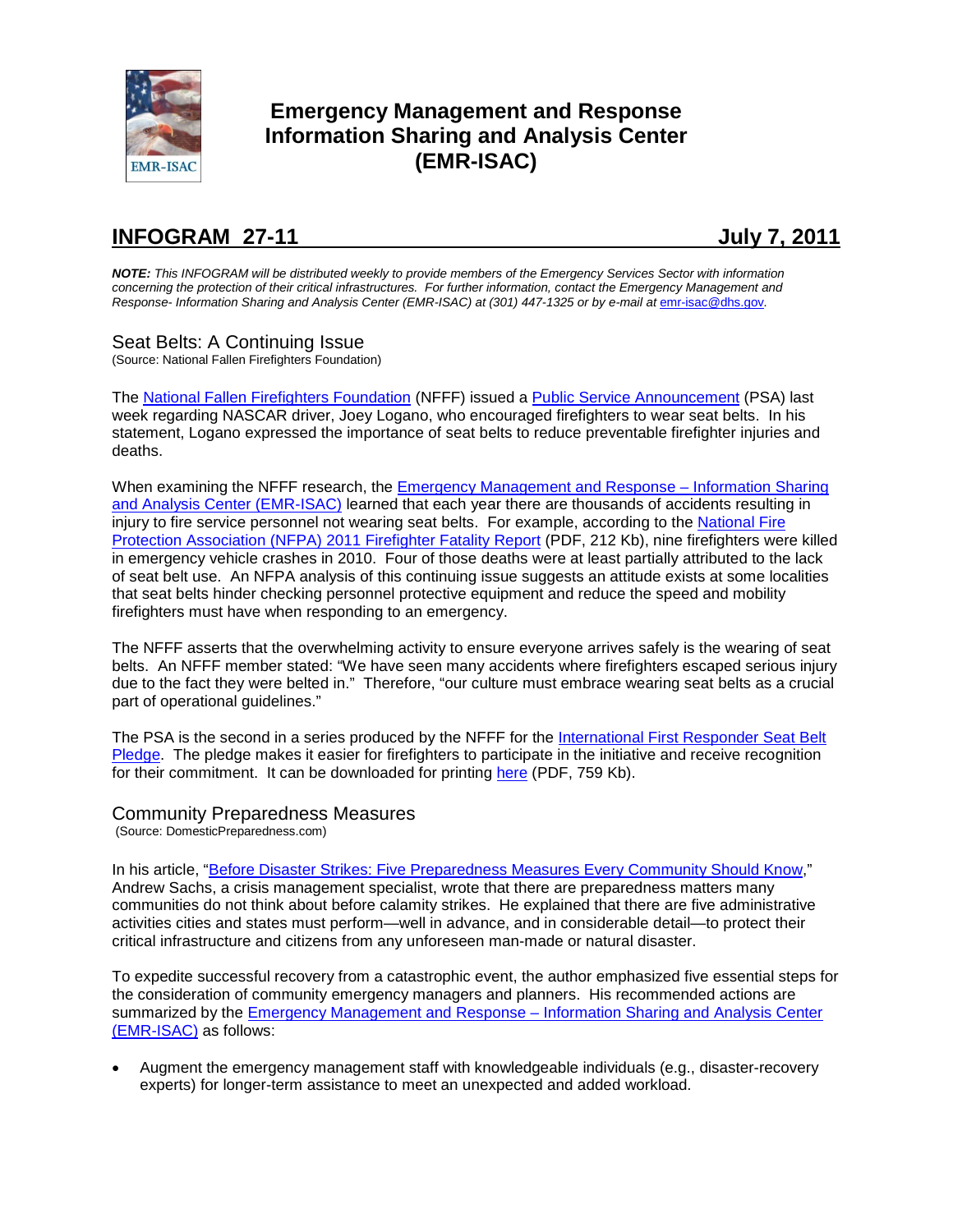- Execute no-cost pre-event contracts with vendors who offer services (e.g., debris management and monitoring, engineering and evaluation) that will likely be needed and can be activated immediately following a disaster.
- Review and assess the emergency authorities a community already has or will be available, and understand how those authorities will support immediate and long-term recovery needs.
- Ensure awareness of eligibility and entitlements to public infrastructure grants before arrival of the FEMA Public Assistance Program Specialist.
- Establish a "rainy day" fund to subsidize initial recovery efforts with the expectation that a disaster will adversely affect municipal finances for possibly extended periods of time.

See FEMA [Preparedness Resources for Communities](http://www.fema.gov/about/odic/preparedness.shtm#1) for more information.

## Criminal Intelligence Resources Guide

(Source: U.S. Department of Justice)

The Emergency Management and Response – [Information Sharing and Analysis Center \(EMR-ISAC\)](https://www.usfa.dhs.gov/fireservice/subjects/emr-isac/index.shtm) received a draft of the [Criminal Intelligence Resources Guide](https://www.hsdl.org/?view&doc=143675&coll=limited) (PDF, 2.1 Mb) released in late June by the U.S. Department of Justice (DOJ). The unclassified document is a collection of intelligence information sharing products and resources, which aims to capture a valuable representation of the intelligencerelated sources available to the intelligence community.

The Criminal Intelligence Coordinating Council believes the guide is a significant asset to law enforcement agencies by providing a single document of well-organized intelligence products and resources. The guide contains a listing of available open-source products and a brief summary of what each product entails.

According to the DOJ, the document should be considered a "living document," and "persistent effort will be employed to continually update it as new resources are identified."

National 9-1-1 Assessment Guidelines

(Source: 9-1-1 Magazine.com)

The **Emergency Management and Response—Information Sharing and Analysis Center (EMR-ISAC) was** notified that the [National 9-1-1 Assessment Guidelines](https://www.911resourcecenter.org/911Guidelines/Press_Release_Guidelines_Release_for_Comment.pdf) (PDF, 125 Kb) are now available for public comment at the [9-1-1 Resource Center.](http://www.911resourcecenter.org/911Guidelines) Comments received will be considered prior to the release of the final guidelines.

The National 9-1-1 Assessment Guidelines will serve as a comprehensive benchmark for statewide 9-1-1 systems to measure their progress as a unique and important entity, and will help to facilitate a coordinated effort to advance 9-1-1 across the country. The guidelines represent high level functions that should exist within a statewide 9-1-1 system. They are intended to be used as the basis for statewide system assessments to assist states in achieving their best level of 9-1-1 service.

Interested personnel can provide comments using the comment form found at the [9-1-1 Resource Center.](http://www.911resourcecenter.org/911Guidelines) The comment form should be submitted by e-mail to this specific Resource Center [electronic address.](mailto:info@911resourcecenter.org) The comment period will remain open until 26 September 2011.

More information about the guidelines can be seen at [9-1-1 Magazine.com.](http://www.9-1-1magazine.com/PPT-911-Assessment-Guidelines-Public-Comment)

#### **DISCLAIMER OF ENDORSEMENT**

The EMR-ISAC does not endorse the organizations sponsoring linked websites, and does not endorse the views they express or the products/services they offer.